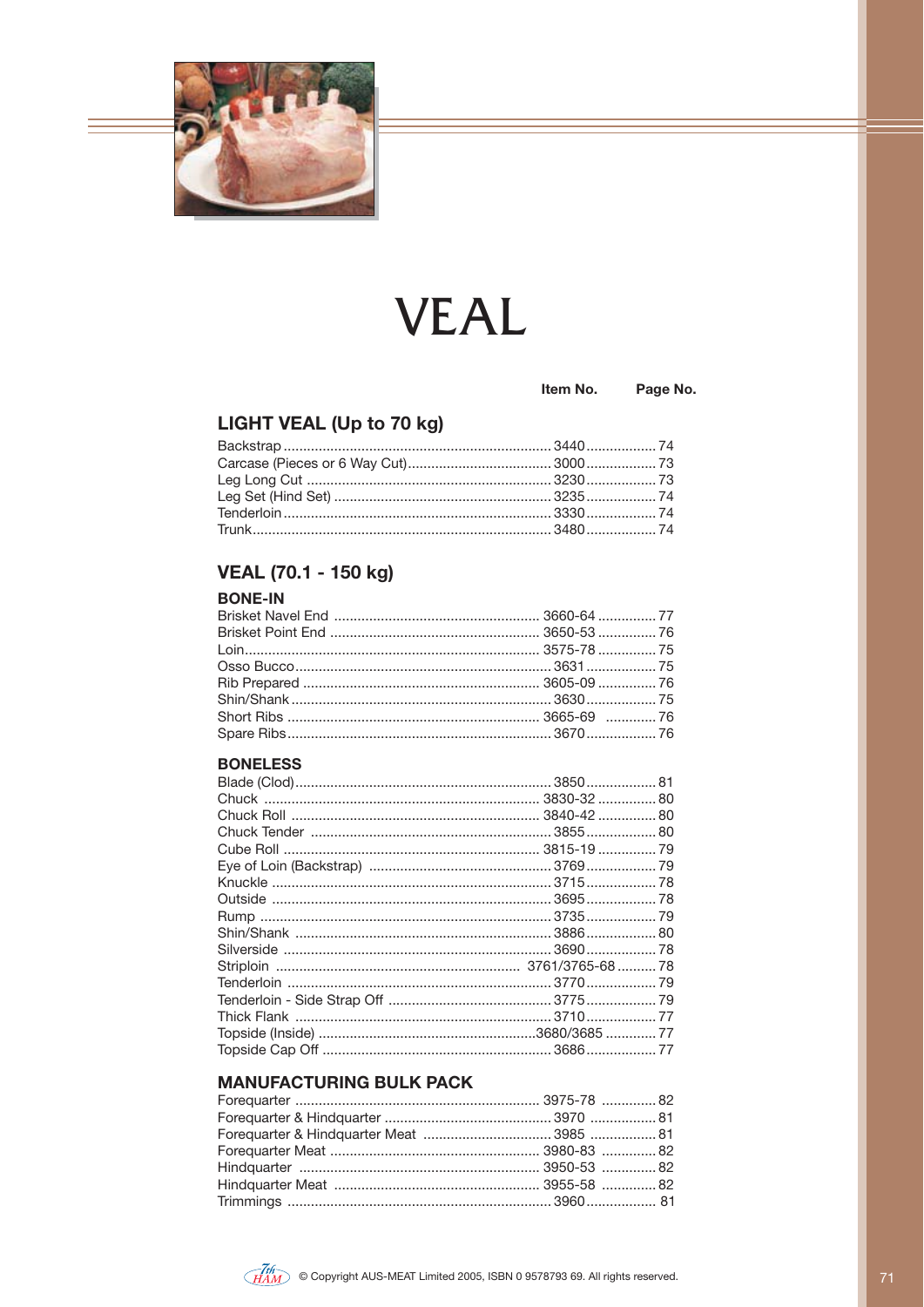### VEAL CATEGORY

Female or castrate or entire male bovine that:

- $\triangle$  Has no evidence of eruption of permanent incisor teeth
- $\blacklozenge$  Weighs no more than 150kg (HSCW)
- ♦ In males after SSC assessment shows no evidence of SSC
- ◆ Shows youthfulness and Veal colour *(Veal meat colour must not exceed the AUS-MEAT Veal colour standard V5)*

### VEAL: OPTIONAL SUPPLEMENTARY CLASSES



### AUS-MEAT VEAL MEAT COLOUR STANDARDS

| 174 | V <sub>2</sub> | V <sub>3</sub> | V <sub>4</sub> | V <sub>5</sub> |
|-----|----------------|----------------|----------------|----------------|
|     |                |                |                |                |
|     |                |                |                |                |
|     |                |                |                |                |

*Colours displayed show the darkest colour of each grading and it is a guide only, not a true representation.*

Veal meat colour is assessed on the chilled carcase of the rib eye muscle area (M. longissimus dorsi) and scored against the AUS-MEAT Veal Meat Colour reference standards.

Reference AUS-MEAT Chiller Assessment Standards or visit AUS-MEAT web site: **www.ausmeat.com.au**

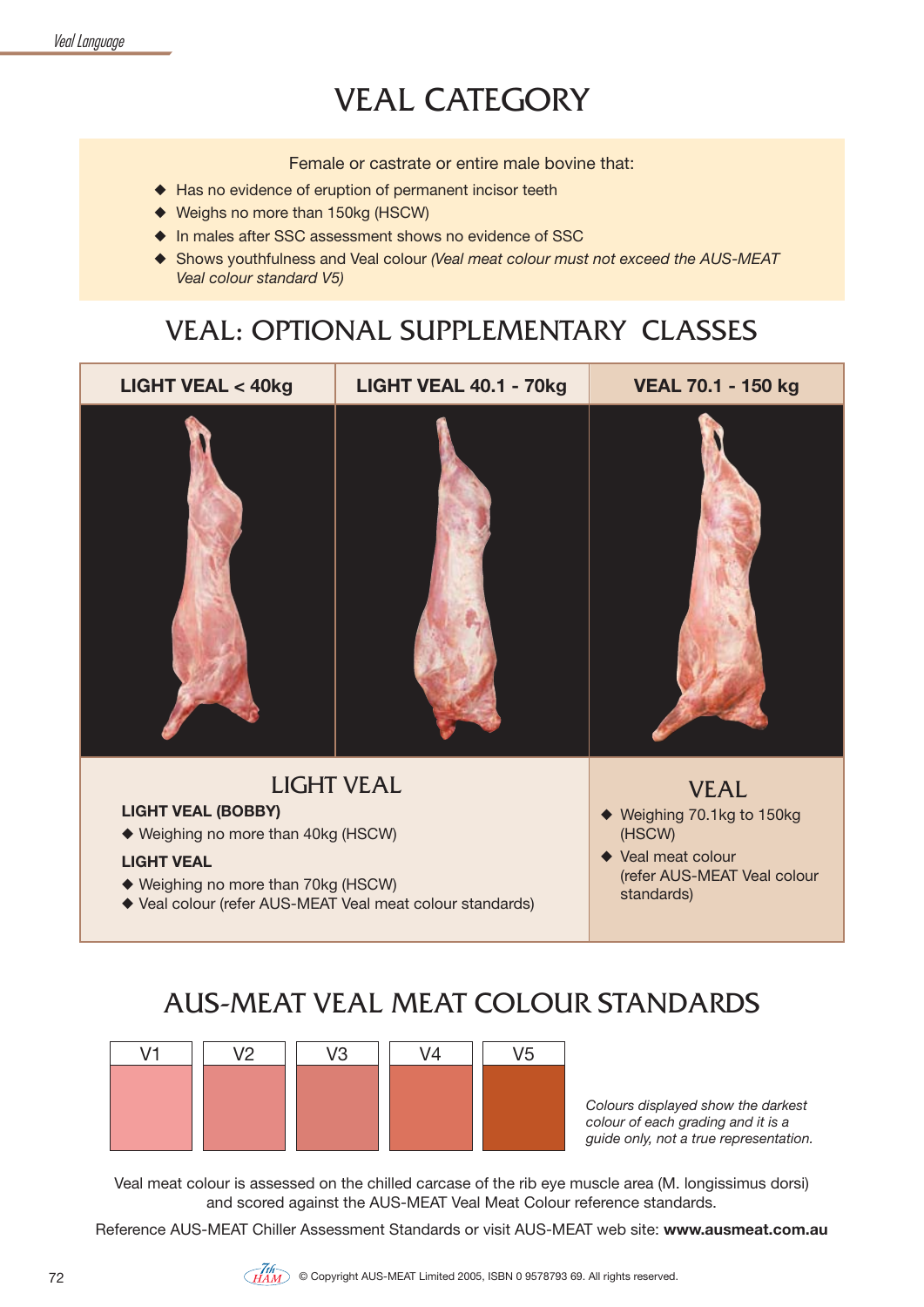# VEAL<br>(LIGHT VEAL)

### **VEAL CARCASE 3000**

Veal Carcase includes all parts of the body skeletal musculature and bone, extending to and including the hock joint (tarsus) and knee joint (carpus), all cervical vertebrae and up to five coccygeal vertebrae.

Carcase trim must comply with all government hygiene regulations that passes a carcase fit for human consumption and with the Australian meat industry agreed minimum trim requirements.

For further details of the minimum trim standard definition for Veal carcase, see page 110 or visit the AUS-MEAT web site.

#### **Point requiring specification:**

• Variations to minimum trim standard definition (customer agreed variation).

#### *OPTION - CARCASE PIECES or 6 WAY CUT*

- Carcase cut into more than (2) two pieces will be *described as: Carcase Pieces.*
- Carcase cut into (6) six pieces are described as: *Carcase Pieces 6 way cut.*
- All primal cuts must be retained with the possible *exception of the Tenderloin.*



### **6 WAY CUT**



### **LEG LONG CUT 3230**

Leg Long Cut is prepared from a Side and is removed by a cut through the  $6<sup>th</sup>$  lumbar vertebra to a point just clear of the hip bone. The Leg is further prepared by the removal of bones, cartilage and exposed tendons.

#### **Points requiring specification:**

- · Butt tenderloin removed.
- $\bullet$  Flank removed
- Shank removed.





#### $\widetilde{\chi}_{HAM}^{(th)}$  © Copyright AUS-MEAT Limited 2005, ISBN 0 9578793 69. All rights reserved.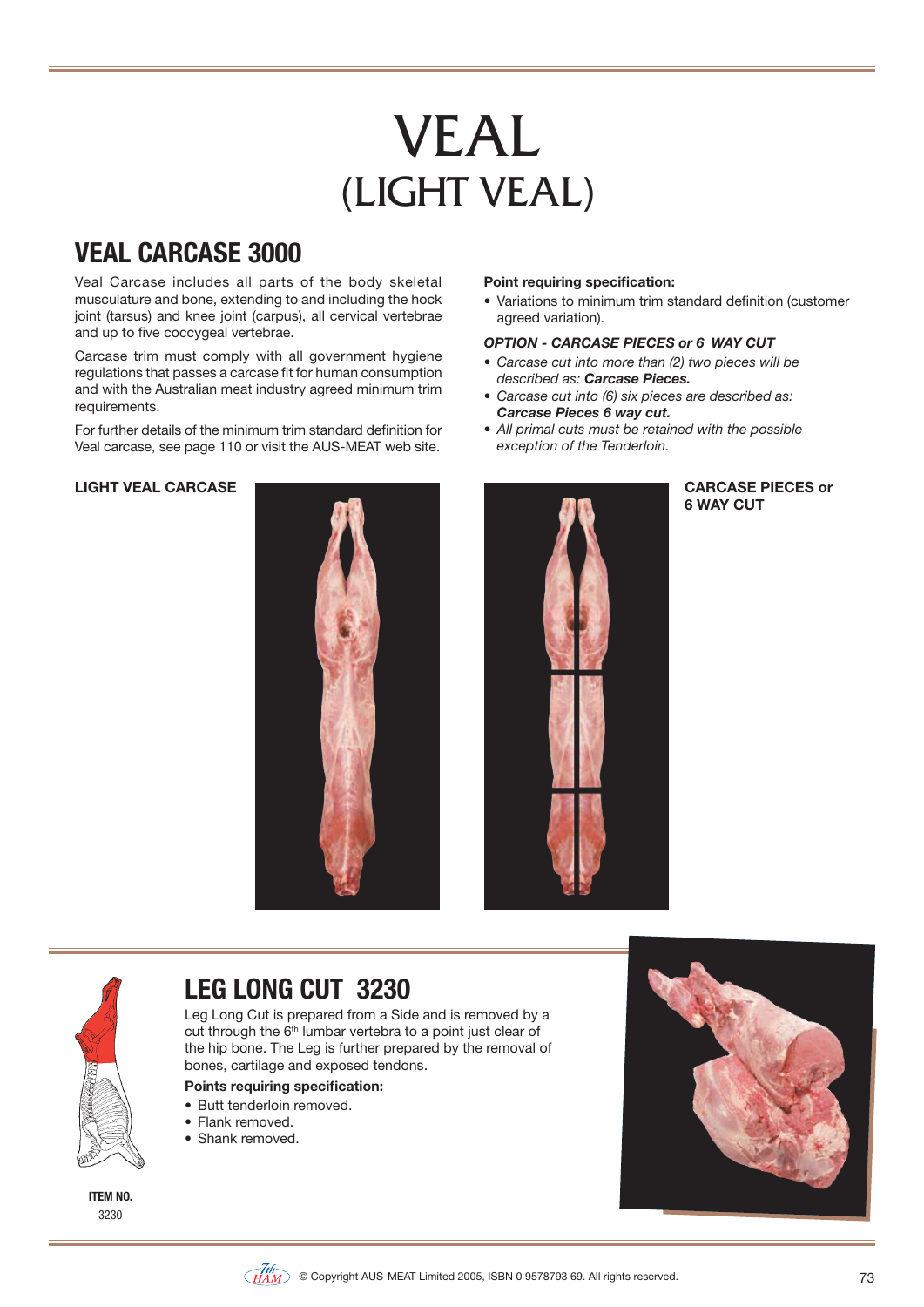LIGHT VEAL



### **LEG SET 3235**

#### **Alternative description: HIND SET**

Leg Set is prepared from a Leg Long Cut (item 3230) by the removal of individual primals. Topside, Silverside, Knuckle and the optional inclusion of the Rump. Variations to the preparation of these primals can be used where specified.

#### **Points requiring specification:**

• Variation to primals: Thick Flank, Outside, • Rump option retained. Outside Flat/Eye Round, D-Rump. • Primals denuded.

**Alternative description: Hind Set** can consist of 2 primals of each type of cut: Topside, Silverside, Knuckle and the optional inclusion of the Rump. Variations to the preparation of these primals can be used where specified.



**ITEM NO.** 3235





### **TENDERLOIN 3330**

Tenderloin is prepared from the Side by removing the muscles in one piece from the ventral surface of the lumbar vertebrae and lateral surface of the ilium. The side strap (M. psoas minor) remains attached.

#### **Points requiring specification:**

- Side strap (M. psoas minor) removed.
- Silver skin removed.



### **TRUNK 3480**

Trunk packs are prepared from a Carcase by the removal of the Leg Long Cut and by the removal of all bones, cartilage, exposed tendons, ligamentum nuchae and lymph nodes.

Trunk packs do not have to contain any of the primals listed in group A.

**Group A.**

Shank, Neck, Backstrap, Tenderloin.

**Points requiring specification**

- Intercostals removed.
- Diaphragm removed.



**ITEM NO.** 3480



### **BACKSTRAP 3440**

Backstrap is prepared from a Side and consists of the eye muscle (M. longissimus dorsi) lying along the spinous processes and transverse processes of the lumbar, thoracic and cervical vertebrae. Backstrap comprises of the portion commencing from the 4th cervical vertebra to the hip bone and can be prepared at variable lengths when specified between buyer and seller.

#### **Points requiring specification**

- Silver skin removed.
- Alternative length to be agreed between buyer and seller.



**ITEM NO.** 3440

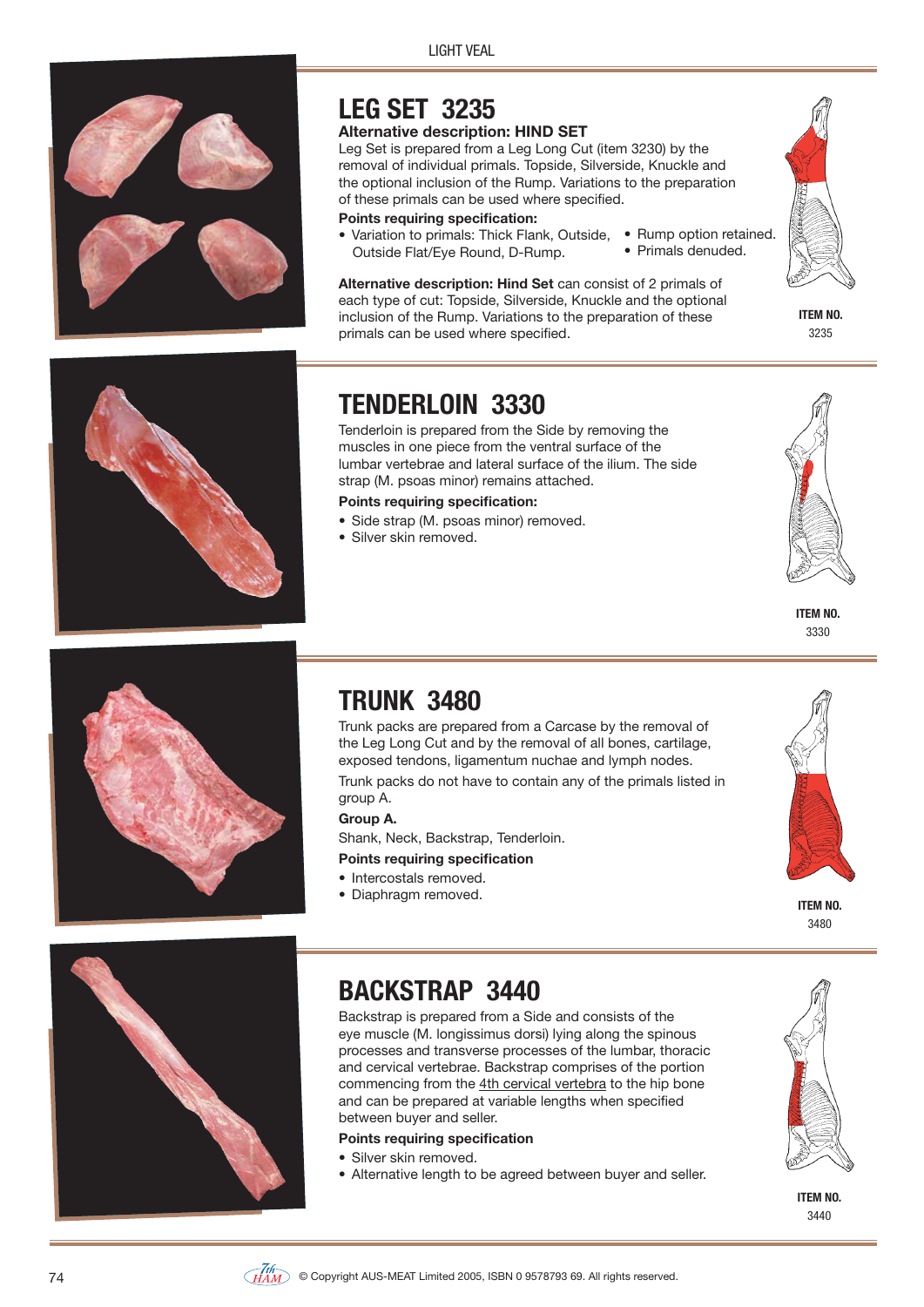# VEAL



**ITEM NO.** 3630

### **SHIN/SHANK 3630**

Shin/Shank is prepared from Forequarter and/or Hindquarter legs (extensor/flexor group of muscles). The fore leg is removed by a cut following the Brisket removal line from the Forequarter through the M. triceps and M. biceps brachii and the distal end of the humerus to include the (radius/ulna) and associated muscles. The hind leg is removed by a cut through the stifle joint removing the tibia/tarsal bones including the surrounding flexor/extensor muscle groups.

#### **Points requiring specification:**

- Forequarter or Hindquarter.
- Removal of Forequarter elbow (olecranon) and carpus joint at meat level.
- Removal of Hindquarter tarsus
- and stifle joint at meat level**.** • Frenched.
- 



### **OSSO BUCCO 3631**

Osso Bucco is Shin cutlets prepared from Forequarter and/or Hindquarter Shin/Shank (item 3630). The cutlets are prepared to a specified thickness by a transverse cut across the bone.

#### **Points requiring specification:**

- Thickness of cutlet.
- Fore shin only.
- Hind shank only.



- 
- 
- 







### **LOIN 3575**

Loin is prepared from a Side by the removal of the Forequarter along the specified rib, and removal of the Leg (Butt and Rump) by a cut passing through the lumbosacral junction to the ventral edge of the flank.

Remove the Flank at a specified distance from the eye of meat at the rib end and parallel to the vertebrae to the caudal end.

#### **Points requiring specification:**

- Rib number required.
- Flank retained.
- **ITEM NO.**  $\bullet$  Distance from eye muscle.



3575 (3-rib) 3577 (1-rib) 3576 (0-rib) 3578 (2-rib)

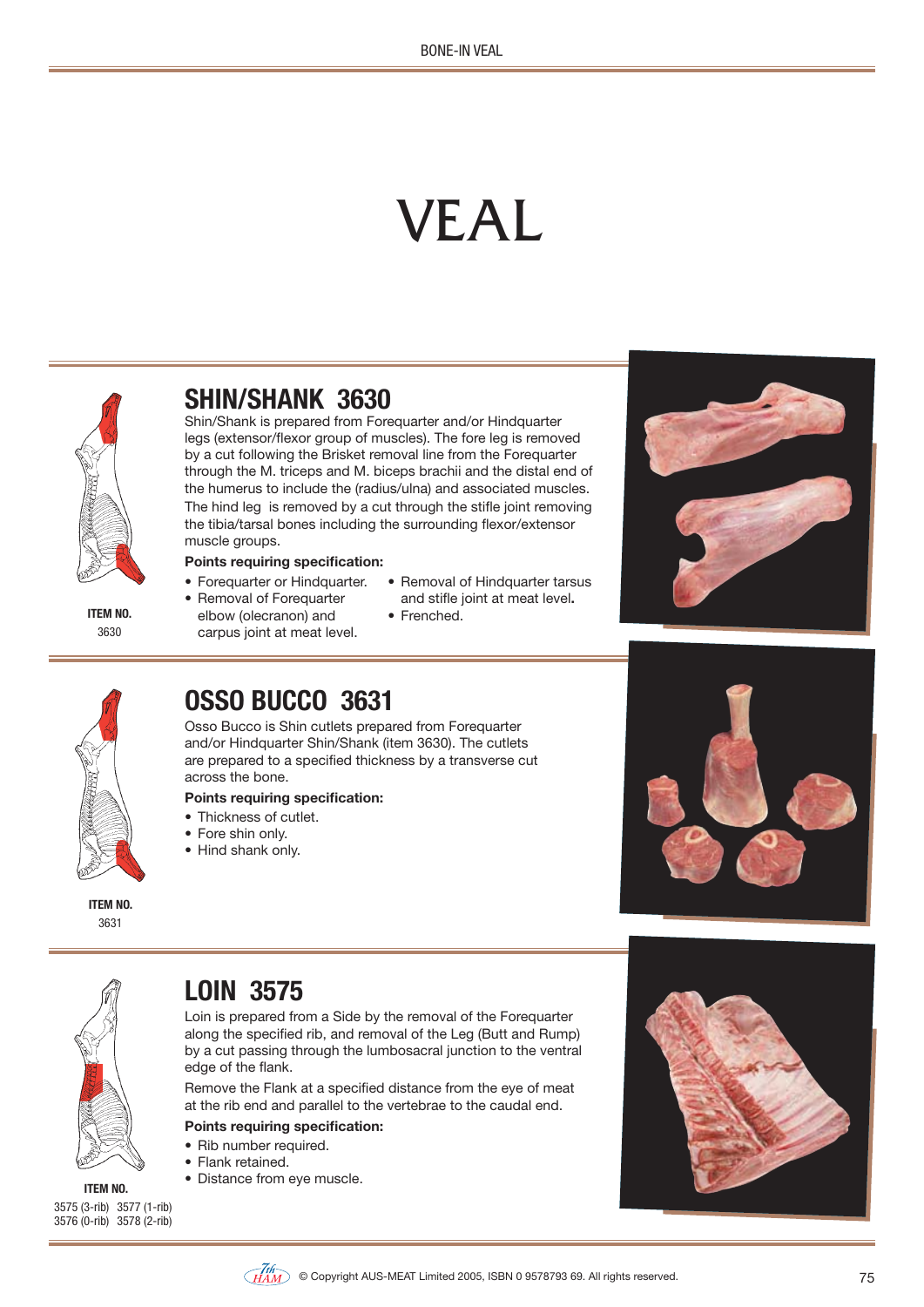**RONE-IN VEAL** 



### **SPARE RIBS 3670**

Spare Ribs are prepared form any portion of the rib cage and consists of bones and intercostals only.

#### **Points requiring specification:**

- Rib number required.
- Size of portion.







### **SHORT RIBS 3669**

Short Ribs are prepared from a Forequarter after the removal of the Brisket/Ribs Prepared/Chuck Square Cut. Short Rib cutting line is approximately 75mm from the eye muscle (M. longissimus dorsi) and parallel to the vertebral column. The M. cutaneus trunci is removed.

#### **Points requiring specification:**

- Specify: rib numbers and rib location.
- M. cutaneus trunci retained.
- M. latissimus dorsi muscle removed.



**ITEM NO.** 3665 (5-rib) 3668 (8-rib) 3666 (6-rib) 3669 (9-rib)  $3667(7-rib)$ 



### **RIBS PREPARED 3607**

Ribs Prepared is prepared from a Forequarter after the removal of the Brisket and Chuck. Short Ribs portion is removed at a distance of 75mm from the eye muscle (M. longissimus dorsi) at the loin (caudal) end, parallel with the vertebral column to the specified rib. The body of the vertebrae (chine) is removed exposing the lean meat but leaving the spinous processes (feather bones) attached. **Points requiring specification:**

- Rib number required.
- 
- Spinous processes removed.<br>• Tip of scapular and associate Tip of scapular and associated cartilage removed.
- Distance from eye muscle.
- Cap muscle (M. trapezius) removed.
- Ligamentum nuchae removed.



Brisket Point End is prepared from Brisket by the removal of the Navel End following the caudal edge of the specified rib.

#### **Point requiring specification:**

• Rib number required.



**ITEM NO.** 3605 (5-rib) 3608 (7-rib) 3606 (4-rib) 3609 (8-rib) 3607 (6-rib)





**ITEM NO.** 3650 (5-rib) 3652 (6-rib) 3651 (4-rib) 3653 (7-rib)

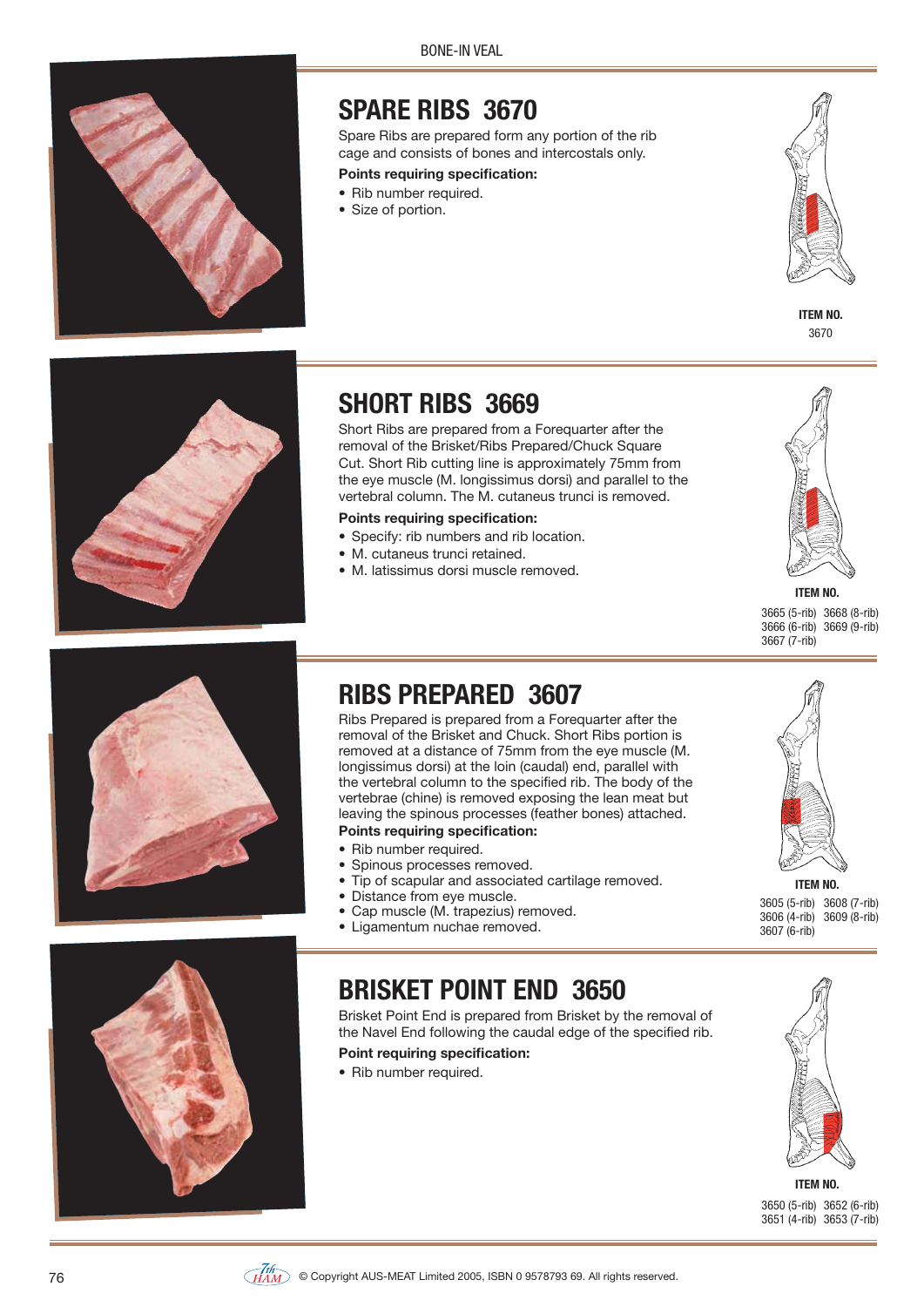

**ITEM NO.**

3660 (5-rib) 3663 (7-rib) 3661 (4-rib) 3664 (8-rib) 3662 (6-rib)

### **BRISKET NAVEL END 3660**

Brisket Navel End is prepared from Brisket by the removal of the Brisket Point End following the caudal edge of the specified rib.

#### **Points requiring specification:**

- Rib number required.
- · Diaphragm removed.
- Peritoneum removed.
- Inside skirt removed.







**ITEM NO.** 3680 3685

### **TOPSIDE 3680**

#### **Alternative description: INSIDE 3685**

Topside is situated caudal and medial to the femur bone and attached to the os coxae (aitchbone), and removed by following the natural seam between the Thick Flank and Silverside. The pizzle butt, fibrous tissue and inguinal lymph node and surrounding fat are removed.

- **Points requiring specification:**
- Frector muscle removed.
- Connective tissue removed.
- Femoral blood vessels removed.





**ITEM NO.** 3686

### **TOPSIDE CAP OFF 3686**

Topside Cap Off is prepared from the Topside (item 3680) by the removal of the M. gracilis muscle along the natural seam. Fat deposits are removed.

#### **Point requiring specification:**

• Removal of the M. pectineus and/or M. sartorius muscles.





**ITEM NO.** 3710

### **THICK FLANK 3710**

Thick Flank is removed along the natural seams between the Topside (item 3680) and Silverside (item 3690). The patella, joint capsule and surrounding connective tissue are removed.

#### **Points requiring specification:**

- M. cutaneus trunci removed.
- Specify degree of exposure of ball tip muscles at Rump end.



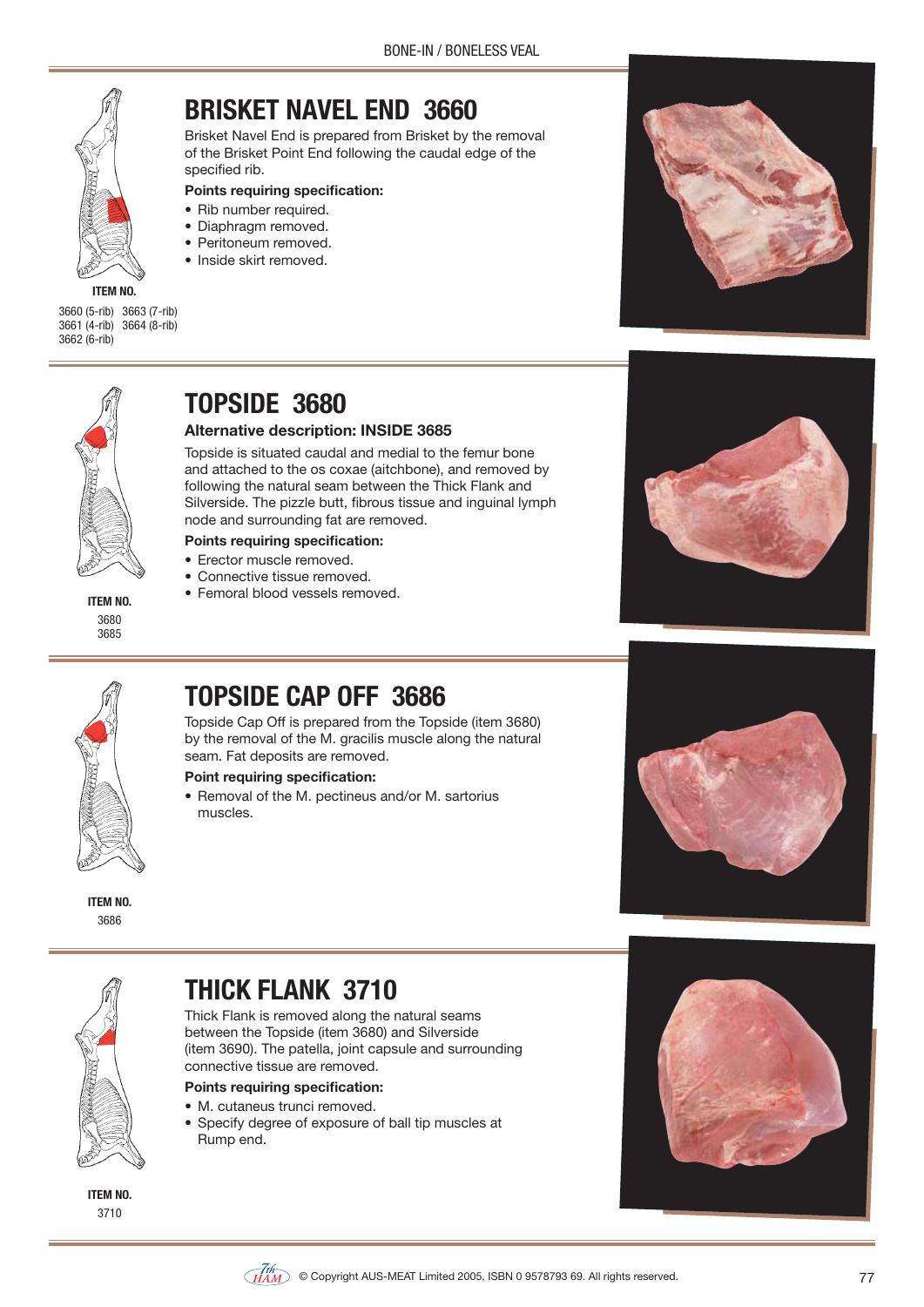

### **KNUCKLE 3715**

Knuckle is prepared from a Thick Flank (item 3710) by removing the cap muscle (M. tensor fasciae latae) and associated fat and subiliac lymph node.

#### **Point requiring specification:**

• Specify degree of exposure of ball tip muscles at Rump end.



**ITEM NO.** 3715



### **SILVERSIDE 3690**

Silverside is situated lateral/caudal to the femur bone and attached to the os coxae (aitchbone) and is removed by following the natural seam between the Thick Flank (item 3710) and Topside (item 3680). The leg end of the primal is cut straight at the junction of the Achilles tendon and heel muscle (M. gastrocnemius). The attached cartilage/gristle (thimble) from the aitch bone is removed.

#### **Points requiring specification:**

- Achilles tendon removed.
- Removal of the popliteal lymph node.



**ITEM NO.** 3690



### **OUTSIDE 3695**

Outside is prepared from the Silverside (item 3690) by the removal of the heel muscle (M. gastrocnemius). The popliteal lymph node, surrounding fat and connective tissue are removed.

#### **Point requiring specification:**

• Heavy connective tissue (silver skin) on ventral side removed.



**ITEM NO.** 3695



### **STRIPLOIN 3765**

Striploin is prepared from a Hindquarter by a cut at the lumbosacral junction to the ventral portion of the Flank. The Flank is removed at a specified distance from the eye muscle (M. longissimus dorsi) at both cranial and caudal ends.

#### **Points requiring specification:**

- Rib number required.
- Distance from eye muscle.
- Intercostals removed.
- Supraspinous ligament removed.
- M. multifidi muscle removed. **ITEM NO.** ITEM NO.



3761 (8-rib) 3767 (1-rib) 3765 (3-rib) 3768 (2-rib) 3766 (0-rib)

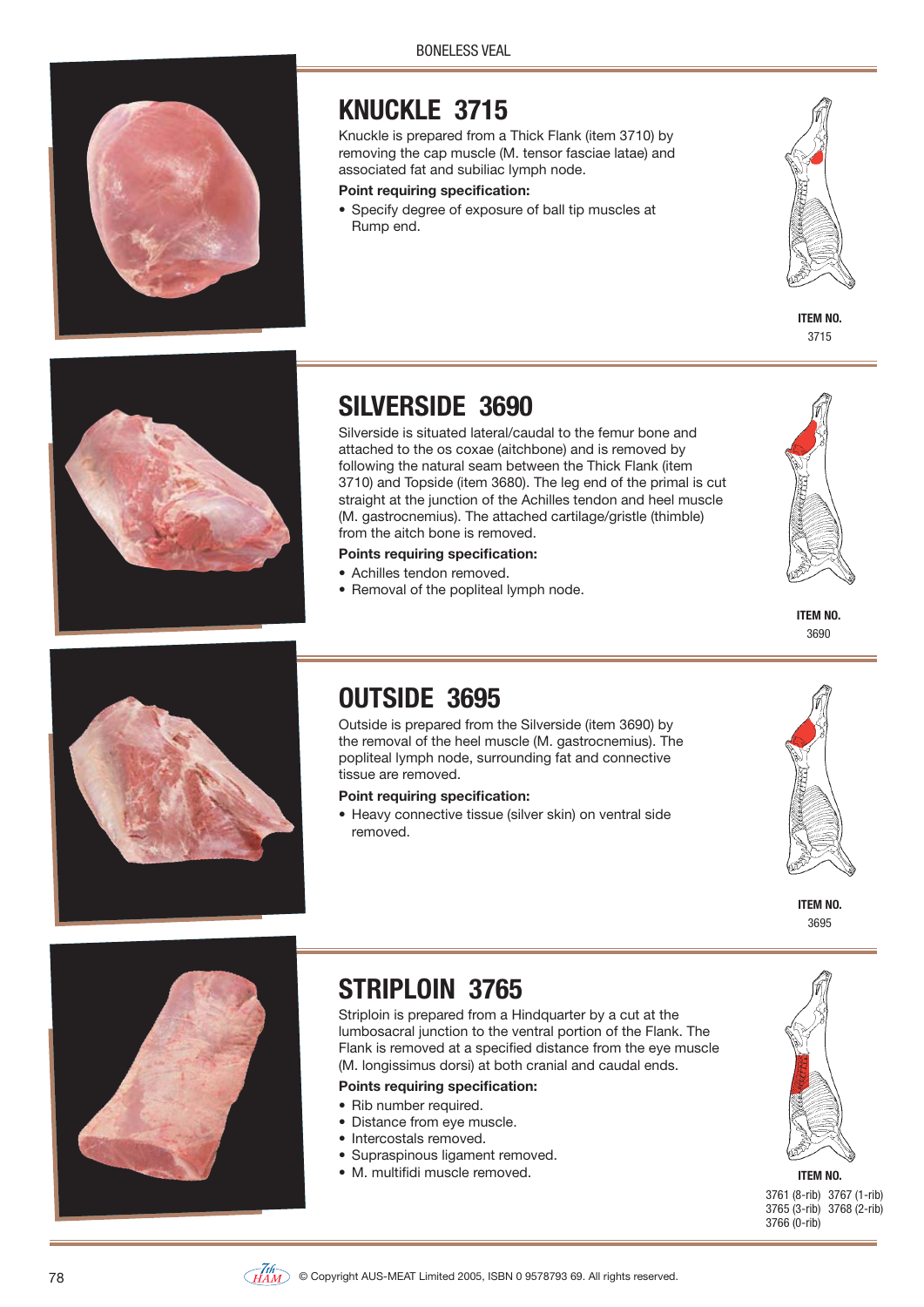

3769

### **EYE OF LOIN 3769**

#### **Alternative description: BACKSTRAP**

Backstrap is prepared from a Side and consists of the eye muscle (M. longissimus dorsi) lying along the spinous processes and transverse processes of the lumber, thoracic vertebrae. The Backstrap comprises of the portion commencing from the 4th thoracic vertebra to the lumbosacral junction.

#### **Points requiring specification:**

- Eye of Loin length to be specified between buyer and seller.
- **ITEM NO.** · Silver skin removed.





3770 3775

### **TENDERLOIN 3770**

Tenderloin is prepared from the Hindquarter and is removed in one piece from the ventral surface of the lumbar vertebrae and the lateral surface of the ilium. The side strap muscle (M. psoas minor) remains attached.

### **TENDERLOIN SIDE STRAP OFF 3775**

Tenderloin is further trimmed by the removal of the side strap (M. psoas minor).

#### **Point requiring specification:**

**ITEM NO.** · Silver skin removed.





3735

### **RUMP 3735**

Rump is prepared from a Hindquarter by a cut commencing at the caudal tip of the M. tensor fasciae latae muscle lying over of the Knuckle and cutting along the natural seam to the base of the quadriceps group of muscles. A straight cut is made to a point cranial of the acetabulum to the ischiatic lymph node at the dorsal edge of the Rump. The Loin (cranial end) is separated by a cut at the lumbosacral junction in a straight line cranial to the tuber coxae to the ventral portion of the Flank.

#### **Points requiring specification:**

- Heavy connective tissue removed.
- **ITEM NO.** Specify length of M. tensor fasciae latae muscle retained.





### **CUBE ROLL 3815**

Cube Roll is prepared from a side and consists of the M. longissimus dorsi and associated muscles underlying the dorsal aspects of the ribs (caudal edge of the 4th rib to the 13th rib inclusive).

#### **Points requiring specification:**

- Specify rib number and rib location.
- Lip (M. iliocostalis) retained.







#### $\widetilde{\chi}_{HAM}^{(th)}$  © Copyright AUS-MEAT Limited 2005, ISBN 0 9578793 69. All rights reserved.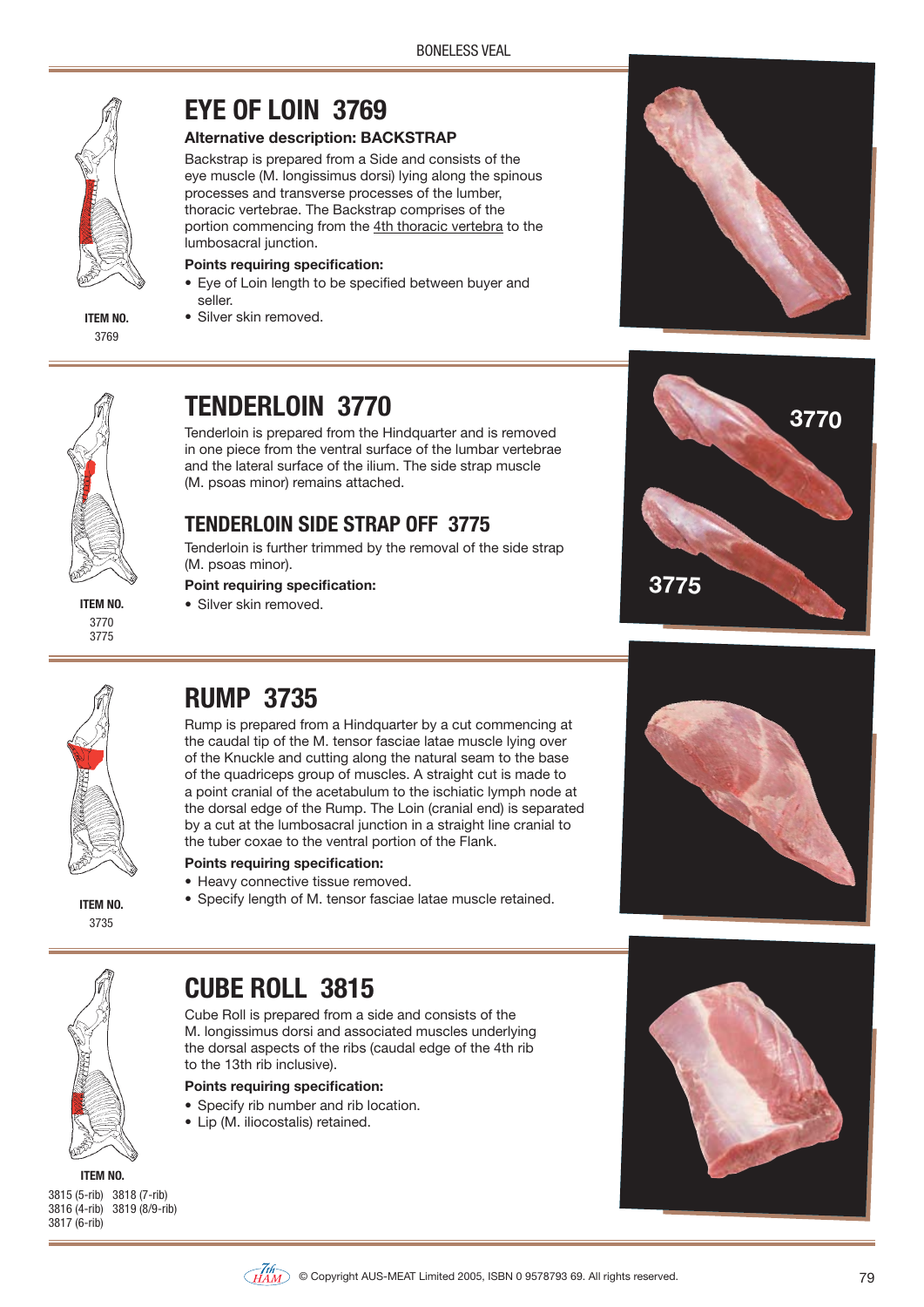

### **CHUCK 3830**

Chuck is prepared from a Forequarter by the removal of the Rib Set at the specified rib.

The Brisket is removed along the cropping line. The Shin, Blade, Chuck Tender is removed along with all bones cartilage, tendons, ligamentum nuchae and lymph nodes.

#### **Points requiring specification**

- Rib number required.
- Intercostals removed
- Undercut (M. subscapularis) removed. **ITEM NO.** ITEM NO.



3830 (5-rib) 3831 (4-rib) 3832 (6-rib)



### **CHUCK ROLL 3840**

Chuck Roll is prepared from a Chuck (item 3830) by the removal of the neck between the 5th and 6th cervical vertebra parallel to the caudal cutting line. The ventral cutting line is approximately 75mm from the eye muscle (M. longissimus dorsi) and parallel to the vertebral column to the 1st rib. The M. trapezius and the M. rhomboideus are removed and the Undercut (M. subscapularis) remains firmly attached.

#### **Points requiring specification:**

- Rib number required.
- Cranial cutting line: between the 6th and 7th cervical vertebrae. - between the 7th cervical and 1st thoracic vertebrae.
- M. trapezius retained.
- Ligamentum nuchae removed.
- Undercut (M. subscapularis) removed.

**ITEM NO.** 3840 (5-rib)  $3841 (4 - rih)$ 3842 (6-rib)



### **CHUCK TENDER 3855**

Chuck Tender is a conical shape muscle lying lateral to the blade bone on the cranial side of the blade ridge and is removed from the Forequarter following the natural seam.

#### **Point requiring specification:**

• Connective tissue cover removed.



**ITEM NO.** 3855



### **SHIN/SHANK 3886**

Shin/Shank is prepared from the muscles of the fore and hind legs, namely the extensor and flexor group of muscles. In addition, the Shin-Shank includes the Heel Muscle (M. gastrocnemius).

#### **Points requiring specification:**

- Connective tissue and skin removed.
- Fore or Hind.
- Sinews/tendons removed.
- Specify muscle content, e.g. Heel muscle (only).



**ITEM NO.** 3886

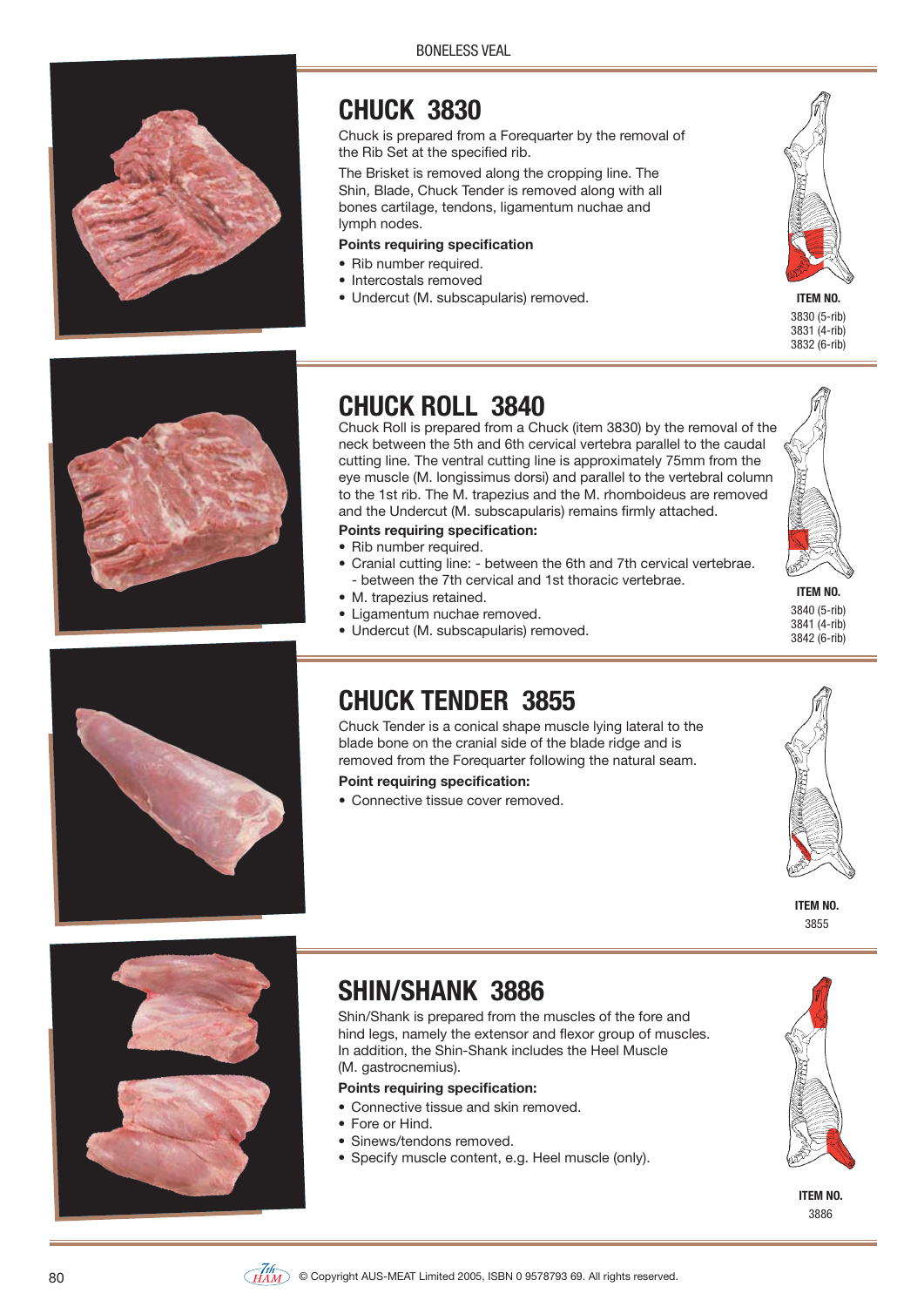

3850

**BLADE 3850**

#### **Alternative description: CLOD**

Blade is prepared from a Forequarter by following the natural seam between the ribs and the scapular (M. latissimus dorsi) and overlying muscle (M. trapezius) and the underlying muscle (M. serratus ventralis). The Blade lies caudal to the humerus and below the spine of the scapula and comprises of a large portion of the triceps group of muscles.

#### **Points requiring specification:**

- Length of tail from tip of scapular cartilage.
- Undercut (M. subscapularis) attached.
- **ITEM NO.** Tendons at shoulder joint end removed.



## MANUFACTURING PACKS



Trimmings are portions of meat remaining after the preparation of primal cuts from carcase, side, quarter or portion of a carcase. Trimming packs must not include any portion of head meat, internal organs, major tendons or ligaments. Items classed as Fancy Meats (Offal) not to be included.

#### **Point requiring specification**

• Minimum size trim pieces as agreed between buyer and seller.

### **FOREQUARTER AND HINDQUARTER 3970**

Forequarter and Hindquarter packs consist of specified primal cuts from the Hind & Fore and associated trim pieces. Packs do not have to contain any of the primals listed in Group A, but must contain at least two primal cuts listed in Group B, and at least two primal cuts listed in Group C.

#### **Point requiring specification**

- Trims and any identifiable pieces are to be excluded.
- **Group A:** Rib Eye Roll, Chuck Tender, Shin/Shank, Tenderloin, Flank Steak.
- **Group B:** Chuck, Neck, Blade.
- **Group C:** Topside, Silverside, Thick Flank (Knuckle), Rump, Striploin.

### **FOREQUARTER AND HINDQUARTER MEAT 3985**

Forequarter and Hindquarter Meat packs consist of specified primal cuts from the Hind & Fore and associated trim pieces. Packs do not have to contain any of the primals listed in Group A, but must contain at least two primal cuts listed in Group B, and at least two primal cuts listed in Group C.

#### **Points requiring specification**

- Primal cuts included.
- Inclusion of Thin Flank/Thin Flank Meat.
- Diaphragm removed.
- Intercostals removed.
- **Group A:** Cube Roll, Chuck Tender, Shin/Shank, Tenderloin, Flank Steak.
- **Group B:** Chuck, Neck, Blade.
- **Group C:** Topside, Silverside, Thick Flank (Knuckle), Rump, Striploin.